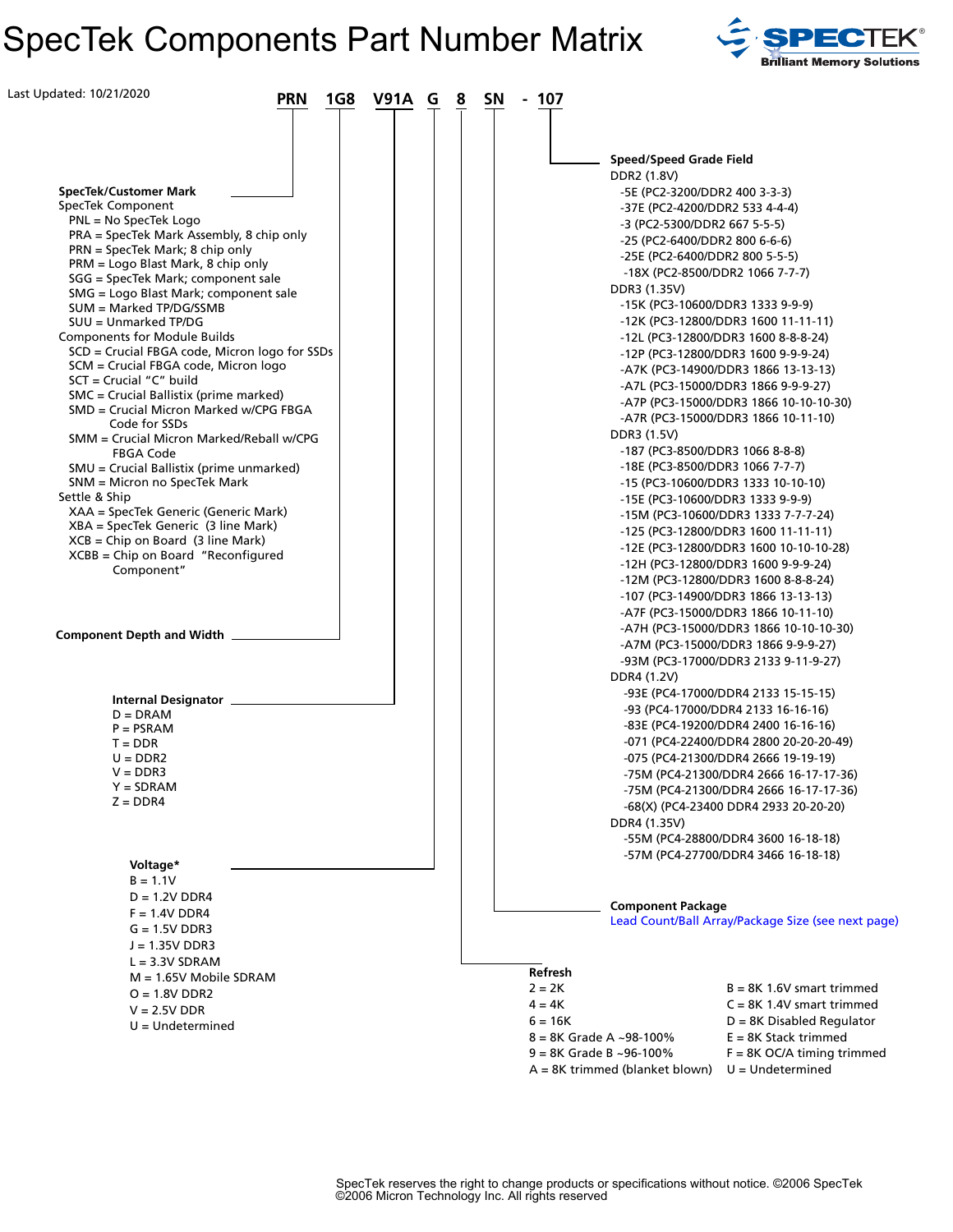### SpecTek Components Part Number Matrix SPECTEK



### **Component Packages Lead/Ball Counts & Tray Size**

| <b>PKG Code</b>         | <b>PKG Description</b>       | <b>Valid DID</b>          | # of Die                |
|-------------------------|------------------------------|---------------------------|-------------------------|
| BAF                     | FBGA 78/117B, 10.5x11x1.2    | Z22A                      | $\mathbf{2}$            |
| CF                      | FBGA 60/99B, 8x10x1.2        | U67A                      | 1                       |
| CHB                     | FBGA 96/144B, 9.5x14x1.2     | $\overline{\text{V91}}$ A | $\overline{2}$          |
| <b>CLU</b>              | TFBGA 78/117B, 7.5x11x1.2    | $Z11B$ (w/TSV)            | $\overline{\mathbf{4}}$ |
| DA                      | TFBGA 78/117B, 8x10.5x1.2    | V79B/V88A/V89B/V89C/V00H  | 1                       |
| <b>DGA</b>              | TFBGA 96/144B, 9.5x14x1.2    | V91A                      | $\overline{2}$          |
| DS                      | FBGA 78/117B, 9.5x11.5x1.2   | V80A                      | 1                       |
| <b>DVN</b>              | TFBGA 78/117B, 7.5x11.5x1.2  | $Z11B$ (w/TSV)            | $\boldsymbol{2}$        |
| EB                      | FBGA 60/99B, 9x11.5x1.2      | <b>U69A</b>               | 1                       |
| EF                      | TFBGA 78/117B, 8x10.5x1.2    | V99B                      | 1                       |
| <b>EFN</b>              | VFBGA 78/117B, 7.5x11x1      | Z11B                      | $\overline{\mathbf{4}}$ |
| <b>FS</b>               | FBGA 96/144B, 9x14x1.2       | <b>V80A</b>               | 1                       |
| <b>FSE</b>              | FBGA 78/117B, 9.5x13x1.2     | Z91B                      | $\mathbf{2}$            |
| GE                      | TFBGA 96/144B, 9x14x1.2      | Z90B                      | $\mathbf{1}$            |
| HA                      | FBGA 96/144B, 9x14x1.2       | V80A, V91A, Z80A          | $\mathbf{1}$            |
| $\mathbf{H}\mathbf{B}$  | VFBGA 82/143B, 9x11x1.0      | Y32A                      | 1                       |
| <b>HBA</b>              | TFBGA 96/144B, 9.5x14x1.2    | Z91B                      | $\mathbf{2}$            |
| HC                      | VFBGA 102/153B, 9x14x1.0     | Y32A                      |                         |
| <b>HPR</b>              | TFBGA 78/117B, 8x12x1.2      | $Z01C$ (w/TSV)            | $2*$                    |
| HX                      | FBGA 78/117B, 9x11.5x1.2     | <b>Z80A</b>               | 1                       |
| JC                      | TFBGA 78/117B, 9x11x1.2      | Z32C, Z32D                | 1                       |
| $\mathbf{J} \mathbf{P}$ | FBGA 78/117B, 8x11.5x1.2     | <b>V58A/V68A</b>          | 1                       |
| JY                      | TFBGA 96/144B, 8x14x1.2      | Z01A, Z01B                | $\mathbf{1}$            |
| KD                      | TFBGA 96/144B, 9x13x1.2      | Z32C, Z32D                | 1                       |
| <b>KJR</b>              | FBGA 78/117B, 9.5x13x1.2     | V91A                      | $\overline{2}$          |
| KL                      | TFBGA 78/117B, 9x11x1.2      | 2B9C                      | 1                       |
| <b>KNR</b>              | TFBGA 96, 7.5x13.5x1.2       | Z11B                      | $\mathbf{2}$            |
| <b>KVA</b>              | TFBGA 78/117B, 8x12x1.2      | Z01C (w/TSV)              | $4*$                    |
| LY                      | TFBGA 96/144B, 7.5x13.5x1.2  | V90B/Z01B/Z11B/Z11C       | 1                       |
| <b>NEA</b>              | TFBGA 78/117B, 7.5x11x1.2    | Z11A/Z21C                 | $\overline{2}$          |
| NF                      | FBGA 84/135B, 8x12.5x1.2     | <b>U88B</b>               | 1                       |
| <b>NRE</b>              | FBGA 78/117B, 8x12x1.2       | Z01A                      | $\overline{2}$          |
| PA                      | BGA 168/169B, 13.5x13.5x1.2  | <b>F67R</b>               | $\overline{\mathbf{1}}$ |
| PM                      | FBGA 78/117B, 9x13.2x1.2     | Z91B                      | 1                       |
| RC                      | TFBGA 96/144B, 10x13x1.2     | <b>V90B/Z22A</b>          | 1                       |
| <b>RFE</b>              | FBGA 78/117B, 8x10.5x1.45    | V90B                      | $\overline{\mathbf{4}}$ |
| RG                      | FBGA 78/117B, 7.5x10.6x1.2   | V90B                      | $\mathbf{1}$            |
| <b>RH</b>               | FBGA 78/117B, 9x10.5x1.2     | <b>V80A</b>               | $\mathbf{1}$            |
| <b>RKB</b>              | TFBGA 78/117B, 8x10.5x1.2    | <b>V90B, V00H</b>         | $2*$                    |
| <b>SA</b>               | TFBGA 78/117B, 7.5x11x1.2    | Z11B/Z11C                 | 1                       |
| <b>SH</b>               | FBGA 60/117B, 8x10x1.2       | <b>U88B</b>               | 1                       |
| SKL                     | TFBGA 96/144B, 10.5x13x1.2   | Z22A                      | $\mathbf{2}$            |
| <b>SMA</b>              | TFBGA 78/117B, 9.5x11.5x1.45 | V80A                      | $\overline{\mathbf{4}}$ |
| <b>SN</b>               | FBGA 78/117B, 9x13.2x1.2     | <b>V91A</b>               | $\mathbf{1}$            |
| TB                      | TFBGA 96/144B, 7.5x13x1.2    | Z20A/Z21C/Z40A/Z41A       | 1                       |
| <b>TBB</b>              | TFBGA 96/144B, 7.5x13x1.2    | Z41C/Z42B                 | $\overline{2}$          |
| <b>THD</b>              | FBGA 78/117B, 9x11.5x1.2     | V69A                      | $\boldsymbol{2}$        |
| THE                     | FBGA 78/112B, 10.5x12x1.2    | <b>V70S</b>               | $\overline{\mathbf{2}}$ |
| <b>THN</b>              | FBGA 63/99B, 8x10x1.2        | <b>U88B</b>               | $\mathbf 2$             |
| TRF                     | FBGA 78/117B, 9.5x11.5x1.2   | <b>Z80A</b>               | $\boldsymbol{2}$        |
| TW                      | FBGA 96/144B, 8x14x1.2       | <b>V88A/V99B/V00H</b>     | $\mathbf{1}$            |
| VA                      | TFBGA 78/117B, 10x11x1.2     | Z22A                      | $\mathbf{1}$            |
| <b>VNE</b>              | TFBGA 78/117B, 10x11x1.2     | Z22A                      | $\boldsymbol{2}$        |
| <b>VRN</b>              | TFBGA 96/144B, 8x14x1.2      | V00H                      | $\mathbf{2}$            |
| <b>WBU</b>              | FBGA 96/144B, 8x14x1.2       | <b>Z01A</b>               | $\boldsymbol{2}$        |
| WE                      | TFBGA 78/117B, 8x12x1.2      | Z01A, Z01B                | $\mathbf{1}$            |
| WPF                     | TFBGA 96/144B, 10.5x13x1.2   | Z22A                      | $\overline{\mathbf{4}}$ |
| <b>WTR</b>              | FBGA 63/99B, 9x11.5x1.2      | <b>U69A</b>               | $\overline{2}$          |
|                         |                              |                           |                         |

(\*) Denotes number of functioning die is not always as it should be. Check with Planner if questions.